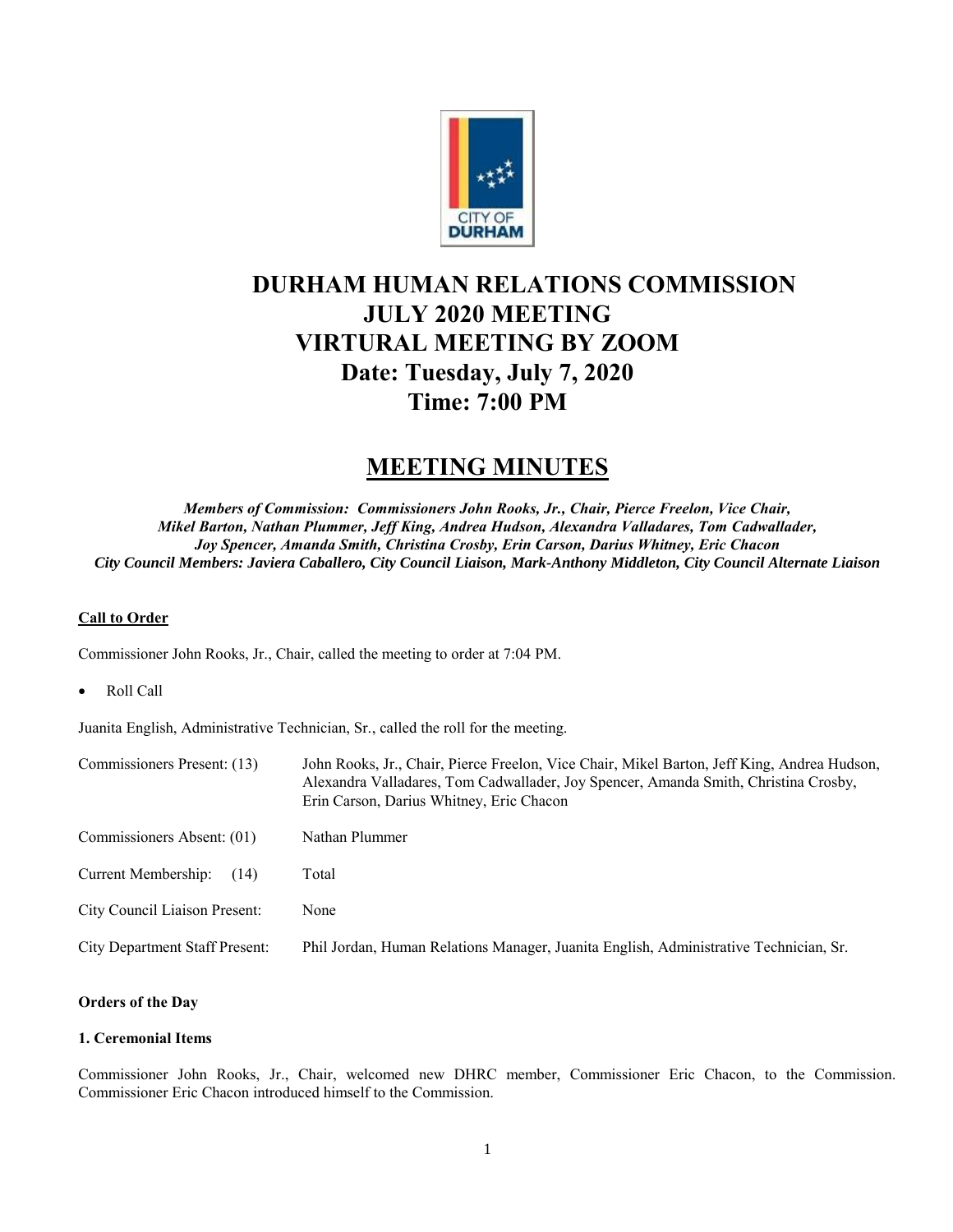Commissioner John Rooks, Jr., Chair, wished farewell to former Commissioner Sejal Zota, whose DHRC second term ended June 30, 2020, and he thanked her for all her years of dedicated service to the DHRC.

Commissioner John Rooks, Jr., Chair, wished farewell to former Commissioner Jennie Belle, since she resigned from the Commission because she was hired for the position of Community Engagement Strategist for the City of Durham, Neighborhood Improvement Services Department, Community Engagement Division, and he thanked her for her service to the DHRC.

Commissioner John Rooks, Jr., Chair, wished farewell to former Commissioner Lana Dennis, since she resigned from the Commission, and he thanked her for her service to the DHRC.

Commissioner John Rooks, Jr., Chair, congratulated Commissioner Alexandria Valladares, on being sworn in as a member of the Durham Public School Board.

#### **2. Public Comments**

None

### **3. Approval of Minutes**

Commissioner Joy Spencer made a motion to approve the Meeting Minutes of the DHRC March 2020 Meeting held on Tuesday, March 10, 2020; Commissioner Jeff King seconded the motion; the motion was unanimously approved with thirteen votes "For" the motion.

#### **4. Presentations**

None

#### **5. Executive Committee Report**

Commissioner John Rooks, Jr., Chair, reported that he did not conduct a DHRC Executive Committee Meeting held on Thursday, July 2, 2020.

Note: Executive Committee Meetings are held by phone at 12:00 PM on Thursday before each Tuesday DHRC Monthly Meeting.

#### **6. Committee Reports and Discussion**

#### **Standing Committees:**

Annual Awards Event Committee

Commissioners John Rooks, Jr., Chair, suggested possibly having an awards ceremony virtually by Zoom. Commissioner Pierce Freelon commented that everyone may be zoomed out and suggested possibly doing a video.

#### Community Outreach Committee

Commissioner Alexandra Valladares, Committee Chair, reported that 100% Hispanic/Latino infants, 90% Hispanic/Latino schoolaged children, and 80% Hispanic/Latino adults are at risk for coronavirus.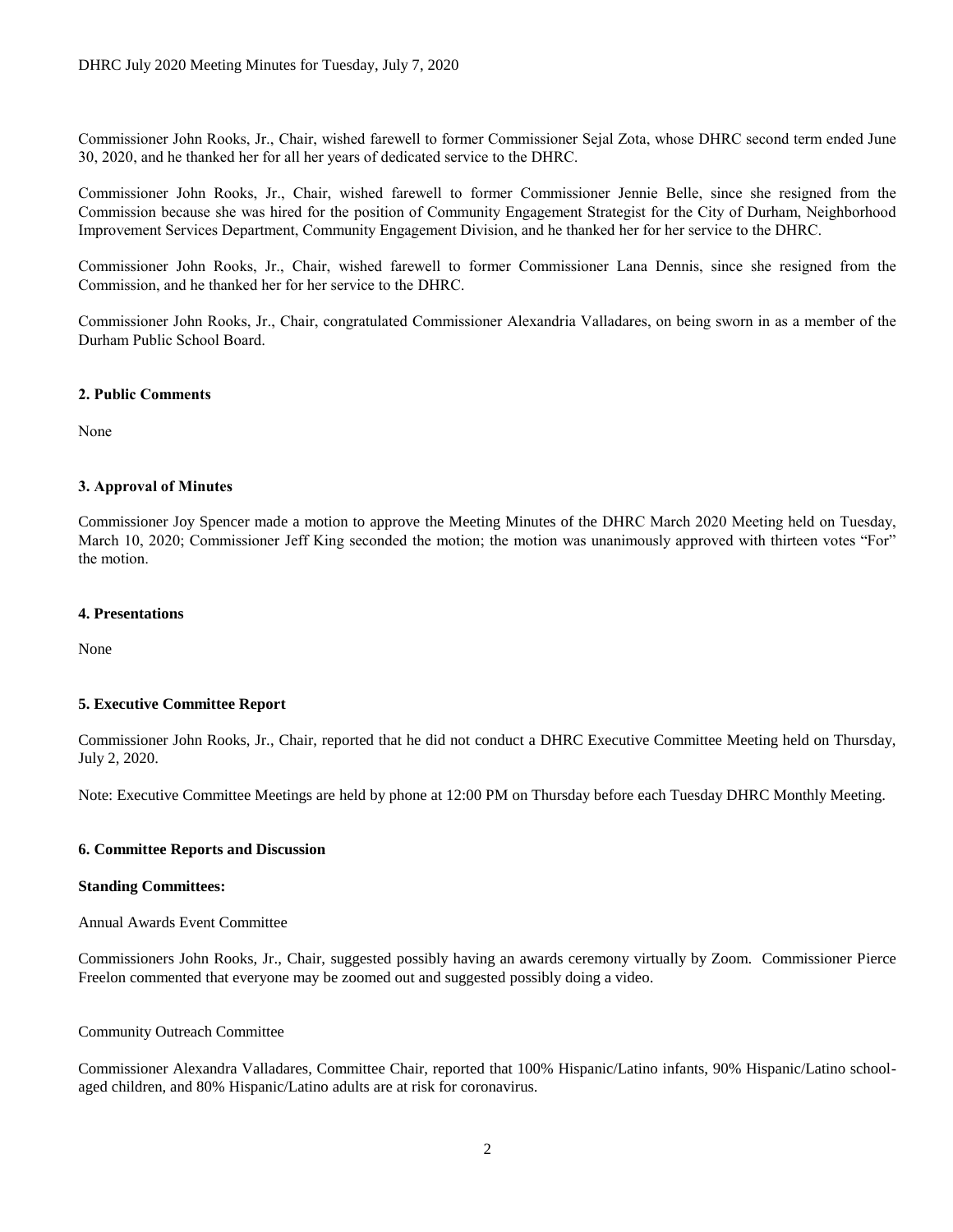Commissioners Alexandra Valladares, Committee Chair, reported that she needed to resign as Committee Chair of the Community Outreach Committee. She asked that Commissioner Mikel Barton, Committee Member, chair the committee. Commissioner Mikel Barton, Committee Member, agreed if Commissioner Joy Spencer, Committee Member, would co-chair with him. Commissioner Joy Spencer, Committee Member, agreed to co-chair with him. Commissioner John Rooks, Jr., Chair, appointed Commissioner Mikel Barton and Commissioner Joy Spencer as Co-Chairs of the Community Outreach Committee.

Commissioner Alexandra Valladares, Committee Chair, reported that a Food Drive was being planned to be held at Ashbury United Methodist Church located at 806 Clarendon Street in Durham. Commissioner John Rooks, Jr., Chair, informed her that he has access to food that he would like to donate to the Food Drive. Commissioner Alexandra Valladares, Committee Chair, stated that she would be very appreciative of the donated food for the Food Drive by Commissioner John Rooks, Jr., Chair.

#### Policies & Procedures Committee

Commissioner John Rooks, Jr., Chair, reported that Commissioner Nathan Plummer, Committee Member, was running late for tonight's meeting and that when he arrived to the meeting, he wanted to ask him to chair the Policies & Procedures Committee to replace former Commissioner Sejal Zota, former Committee Chair.

#### Social Media/Marketing Committee

Commissioner Andrea Hudson, Committee Chair, informed the Commission that she did not have any updates to report, and that she would post community items that are sent to her.

Note: Please send community items for posting to DHRC Facebook page to Commissioner Andrea Hudson, Committee Chair and copy DHRC Chair and Vice Chair.

#### **Ad hoc Committees:**

#### City Staff Grievance Committee

Commissioner Mikel Barton, Committee Member, reported that Commissioner Nathan Plummer, Committee Chair, had reached out to the City of Durham Workers Rights Commission, and has been waiting to hear from them.

## Public Housing Accountability Committee

Commissioners Tom Cadwallader, Committee Chair, reported that McDougald Terrace residents are back in their apartments. He reported that there is a moratorium on evictions, with evictions stayed through July 31, 2020, and that evictions are to start back on August 1, 2020. He commented that evictions should be stayed through the end of the year, December 31, 2020.

Commissioner Christina Crosby, Committee Member, reported that she reached out to Anthony Scott, Director of Durham Housing Authority, and he has agreed to work with the DHRC on how the HUD funds are being spent.

#### **7. Commissioner Communications and Announcements**

Commissioner Amanda Smith asked if the DHRC could get a tent for the nurses administering COVID-19 tests outside in the sun at Lincoln Community Health Center (LCHC). Phil Jordan, Human Relations Manager, offered the NIS Department tents for LCHC to use since they are not being used during the pandemic.